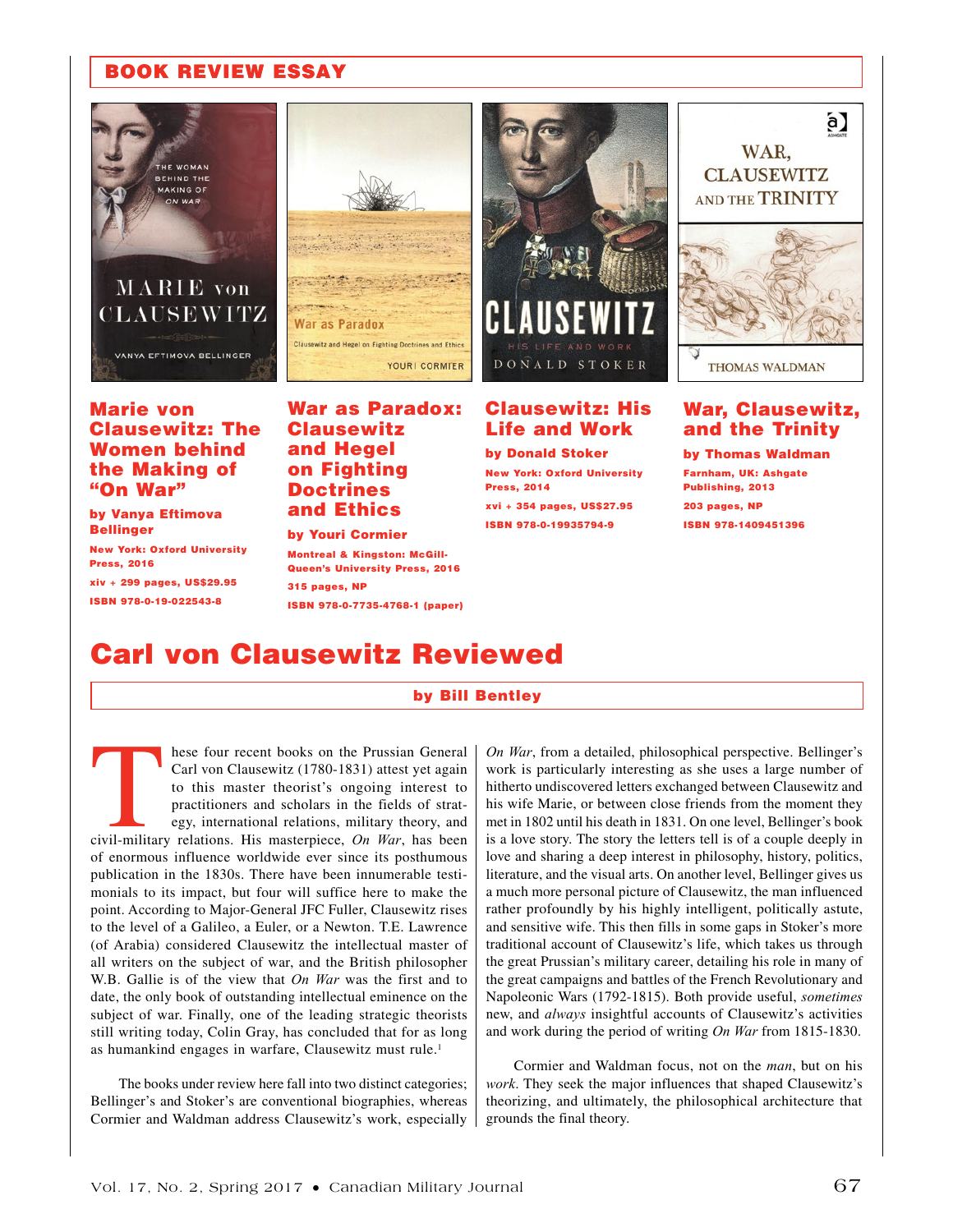## BOOK REVIEW ESSAY

Fundamentally, this involves explaining the origins and philosophical rationale of Clausewitz's distinction between *absolute war* and *real war*, and the meaning and importance of the "trinity" at the core of Clausewitz's definition of war as 'merely the continuation of policy with the admixture of other means.'

Cormier is particularly interested in establishing direct links between Clausewitz and the German philosopher Immanuel Kant, and subsequently, Georg Hegel. Although he devotes about the first half of *War as Paradox* dealing with the Kantian influence, he does not succeed in making a convincing case. Bellinger probably comes much closer to the reality of this relationship when she concludes that "…in all probability Clausewitz probably never read Kant's treatises but came into contact with them through the lectures of Johann Kiesewetter. Clausewitz's tendency to use precise definitions and abstract notions in particular seems to correspond to Kant's emulation of the method of the sciences in philosophy as instructed by Kiesewetter."2

Cormier makes a more compelling case concerning Hegel's impact on Clausewitz. This is not surprising for a number of reasons; perhaps not the least of which is that they knew each other well in Berlin during the 1820s when Hegel was a professor at the University of Berlin. Also, as Christopher Clarke informs us, "Hegel's influence was profound and lasting. His arguments diffused swiftly into the culture."3 Cormier makes a strong case that Clausewitz's dialectical thinking was derived from Hegel. However, even though Hegel is the thinker best known for the concept of 'dialectical development,' the idea was formulated by Hölderlin, Novalis, and Schlegel long before him. Clausewitz knew all three well.<sup>4</sup>

Equally significant in tracing the relationship between Hegel and Clausewitz is their perspective of war itself, and its role in the state. According to Hegel, "…just as the blowing of the winds preserves the sea from the foulness which would be the result of a prolonged calm, so also corruption in nations would be the product of prolonged, let alone, perpetual peace." Hegel thus concludes that in peacetime, bourgeois life is the bog of humanity, and that it is only through war that bourgeois man is elevated above his own self-interest to concern himself with the state.<sup>5</sup> Compare this with Clausewitz: "Today, practically no means other than war will educate a people in the spirit of boldness: and it has to be waged under daring leadership. Nothing else will counter the softness and desire for ease which debase the people in terms of growing prosperity and increasing trade. A people and nation can hope for a strong position in the world only if national character and familiarity with war fortify each other by continual interaction."6

Most telling of all regarding the relationship between Hegel and Clausewitz is the use of the trinity construct to ground their philosophy around the concepts of *the absolute* and *the real*. For Hegel, Absolute Spirit (the Ideal) is represented by the trinity of Religion, Art, and Philosophy. In the real world, the Absolute manifests itself most fully in the State which in turn consists of the trinity of the Family, Civil Society, and the State. Furthermore, the State, for Hegel, was an organism possessing will, rationality and purpose. Its destiny, like any living thing, was to change, grow, and progressively develop. Hegel vehemently rejected the metaphorical machine-state favoured by the high Enlightenment

theorists on the grounds that it treated free human beings as if they were mere cogs in its mechanism.7

Turning to Clausewitz, this military theorist posited the concept of Absolute War (the Ideal) represented by the trinity of Passion, Chance, and Reason. In the real world, these elements or 'moments' were associated mainly to People, the Army, and by Politics or Policy. For Clausewitz, an army should not be conceptualized as a machine but as a conscious, willed organism with its own collective genius. It is important to note here that around 1800, the word 'politics' had taken on the meaning of the conduct of external affairs. Much of what we today consider 'politics' was then deemed to be 'administration,' the domain of worthy bureaucrats perhaps, but certainly not a concern of aspiring statesmen.8 In a moment, we will see that this metaphor of an organism is ubiquitous in all Romantic philosophers, historians, and artists.

Thomas Waldman takes on the task of analyzing Clausewitz`s Trinity in detail. To begin with, the Trinity is not merely a triad or three elements associated with each other, but, like the theological trinity, Clausewitz's is 'three-into-one.'9 Waldman reveals convincingly why and how the superficially reductionist primary and secondary trinities (passion, chance, and reason: people, army, and policy) are nothing of the kind when they are properly understood. According to Colin Gray, "…to the best of my knowledge, no one has unpacked Clausewitz's theory of war more convincingly than does Waldman."10 With great skill and in accessible prose, Waldman presents the subject of war in Clausewitz's Trinitarian terms with the respect for complexity, nuance, ambiguity, and uncertainty that the master's treatment implies. Waldman's explanation of Clausewitz`s theory of war is a major contribution to the provision of better theory for better practice.

The striking similarities between Clausewitz and Hegel can only be fully understood and appreciated in the context of Romanticism, and especially, the more politically-oriented German Romanticism. Romanticism as an intellectual movement should be understood as an overwhelming international tendency which swept across Europe and Russia at the end of the 18<sup>th</sup> Century and at the beginning of the 19<sup>th</sup> Century (roughly 1770-1840). It was in reaction to earlier neo-classicism, mechanism and rationalism embodied in the Enlightenment (roughly 1687-1789). It was a synthesizing nature that transformed the entire character of thought, sensibility, and art. Romantic scientists and philosophers were determined to look at nature and society holistically, to see 'wholes' and relationships, rather than discrete events and phenomenon. In other words, they rejected the analytical, reductionist, and linear approach to breaking things apart to study that was so characteristic of the methodology embedded in Enlightenment philosophy.

Donald Stoker's biography clearly detects the influence of the Romantics on Clausewitz when he observes that "…the passions of German Romanticism, the harkening to the classical age, fed upon and powered nationalist's ideas among many German intellectuals." Clausewitz read the works of these writers – Schiller, Fichte, Hegel, and Goethe being perhaps the most important – and soaked up the intellectual passions of his age. His own zealous temperament seems to have made their ideas (the Romantics) particularly attractive to Clausewitz.<sup>11</sup>